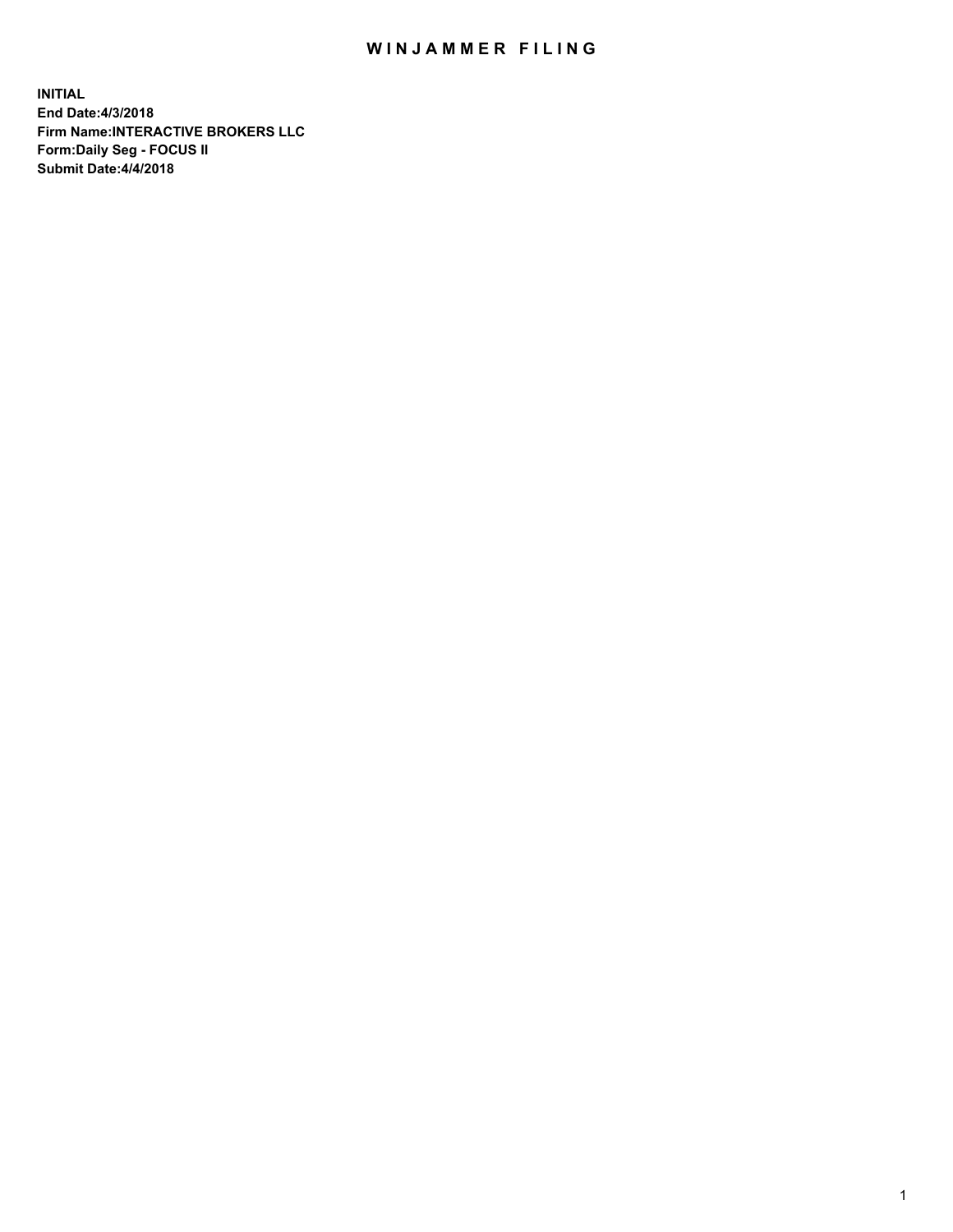## **INITIAL End Date:4/3/2018 Firm Name:INTERACTIVE BROKERS LLC Form:Daily Seg - FOCUS II Submit Date:4/4/2018 Daily Segregation - Cover Page**

| Name of Company<br><b>Contact Name</b><br><b>Contact Phone Number</b><br><b>Contact Email Address</b>                                                                                                                                                                                                                          | <b>INTERACTIVE BROKERS LLC</b><br>James Menicucci<br>203-618-8085<br>jmenicucci@interactivebrokers.c<br>om |
|--------------------------------------------------------------------------------------------------------------------------------------------------------------------------------------------------------------------------------------------------------------------------------------------------------------------------------|------------------------------------------------------------------------------------------------------------|
| FCM's Customer Segregated Funds Residual Interest Target (choose one):<br>a. Minimum dollar amount: ; or<br>b. Minimum percentage of customer segregated funds required:% ; or<br>c. Dollar amount range between: and; or<br>d. Percentage range of customer segregated funds required between:% and%.                         | $\overline{\mathbf{0}}$<br>0<br>155,000,000 245,000,000<br>0 <sub>0</sub>                                  |
| FCM's Customer Secured Amount Funds Residual Interest Target (choose one):<br>a. Minimum dollar amount: ; or<br>b. Minimum percentage of customer secured funds required:%; or<br>c. Dollar amount range between: and; or<br>d. Percentage range of customer secured funds required between: % and %.                          | $\overline{\mathbf{0}}$<br>0<br>80,000,000 120,000,000<br>0 <sub>0</sub>                                   |
| FCM's Cleared Swaps Customer Collateral Residual Interest Target (choose one):<br>a. Minimum dollar amount: ; or<br>b. Minimum percentage of cleared swaps customer collateral required:% ; or<br>c. Dollar amount range between: and; or<br>d. Percentage range of cleared swaps customer collateral required between:% and%. | $\overline{\mathbf{0}}$<br>$\overline{\mathbf{0}}$<br>0 <sub>0</sub><br>0 <sub>0</sub>                     |

Attach supporting documents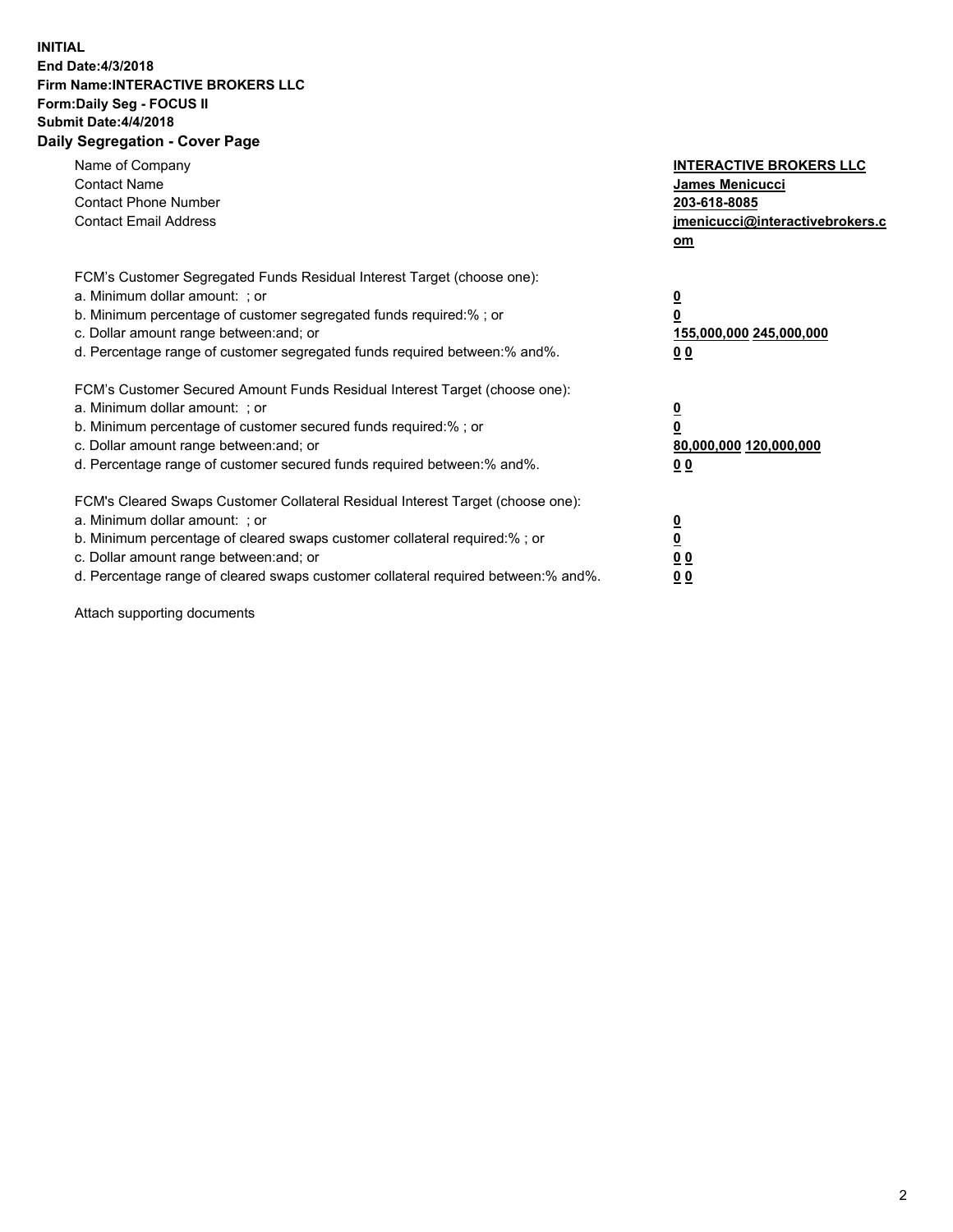## **INITIAL End Date:4/3/2018 Firm Name:INTERACTIVE BROKERS LLC Form:Daily Seg - FOCUS II Submit Date:4/4/2018 Daily Segregation - Secured Amounts**

|                | Daily Ocglegation - Occuled Amounts                                                                        |                                          |
|----------------|------------------------------------------------------------------------------------------------------------|------------------------------------------|
|                | Foreign Futures and Foreign Options Secured Amounts                                                        |                                          |
|                | Amount required to be set aside pursuant to law, rule or regulation of a foreign                           | $0$ [7305]                               |
|                | government or a rule of a self-regulatory organization authorized thereunder                               |                                          |
| 1.             | Net ledger balance - Foreign Futures and Foreign Option Trading - All Customers                            |                                          |
|                | A. Cash                                                                                                    | 446,974,518 [7315]                       |
|                | B. Securities (at market)                                                                                  | $0$ [7317]                               |
| 2.             | Net unrealized profit (loss) in open futures contracts traded on a foreign board of trade                  | $-16,755,564$ [7325]                     |
| 3.             | Exchange traded options                                                                                    |                                          |
|                | a. Market value of open option contracts purchased on a foreign board of trade                             | 68,793 [7335]                            |
|                | b. Market value of open contracts granted (sold) on a foreign board of trade                               | 41,474 [7337]                            |
| 4.             | Net equity (deficit) (add lines 1.2. and 3.)                                                               | 430,246,273 [7345]                       |
| 5.             | Account liquidating to a deficit and account with a debit balances - gross amount                          | 5,598 [7351]                             |
|                | Less: amount offset by customer owned securities                                                           | 0 [7352] 5,598 [7354]                    |
| 6.             | Amount required to be set aside as the secured amount - Net Liquidating Equity                             | 430,251,871 [7355]                       |
|                | Method (add lines 4 and 5)                                                                                 |                                          |
| 7.             | Greater of amount required to be set aside pursuant to foreign jurisdiction (above) or line                | 430,251,871 [7360]                       |
|                | 6.                                                                                                         |                                          |
|                | FUNDS DEPOSITED IN SEPARATE REGULATION 30.7 ACCOUNTS                                                       |                                          |
| $\mathbf{1}$ . | Cash in banks                                                                                              |                                          |
|                | A. Banks located in the United States                                                                      | 95,976,650 [7500]                        |
|                | B. Other banks qualified under Regulation 30.7                                                             | 0 [7520] 95,976,650 [7530]               |
| 2.             | Securities                                                                                                 |                                          |
|                | A. In safekeeping with banks located in the United States                                                  | 358,821,285 [7540]                       |
|                | B. In safekeeping with other banks qualified under Regulation 30.7                                         | 0 [7560] 358,821,285 [7570]              |
| 3.             | Equities with registered futures commission merchants                                                      |                                          |
|                | A. Cash                                                                                                    | $0$ [7580]                               |
|                | <b>B.</b> Securities                                                                                       | $0$ [7590]                               |
|                | C. Unrealized gain (loss) on open futures contracts                                                        | $0$ [7600]                               |
|                | D. Value of long option contracts                                                                          | $0$ [7610]                               |
|                | E. Value of short option contracts                                                                         | 0 [7615] 0 [7620]                        |
| 4.             | Amounts held by clearing organizations of foreign boards of trade                                          |                                          |
|                | A. Cash                                                                                                    | $0$ [7640]                               |
|                | <b>B.</b> Securities                                                                                       | $0$ [7650]                               |
|                | C. Amount due to (from) clearing organization - daily variation                                            | $0$ [7660]                               |
|                | D. Value of long option contracts                                                                          | $0$ [7670]                               |
|                | E. Value of short option contracts                                                                         | 0 [7675] 0 [7680]                        |
| 5.             | Amounts held by members of foreign boards of trade                                                         |                                          |
|                | A. Cash                                                                                                    | 110,292,825 [7700]                       |
|                | <b>B.</b> Securities                                                                                       | $0$ [7710]                               |
|                | C. Unrealized gain (loss) on open futures contracts                                                        | $-6,733,643$ [7720]                      |
|                | D. Value of long option contracts                                                                          | 68,793 [7730]                            |
|                | E. Value of short option contracts                                                                         | <u>-41,474</u> [7735] 103,586,501 [7740] |
| 6.             | Amounts with other depositories designated by a foreign board of trade                                     | 0 [7760]                                 |
| 7.             | Segregated funds on hand                                                                                   | $0$ [7765]                               |
| 8.             | Total funds in separate section 30.7 accounts                                                              | 558,384,436 [7770]                       |
| 9.             | Excess (deficiency) Set Aside for Secured Amount (subtract line 7 Secured Statement<br>Page 1 from Line 8) | 128,132,565 [7380]                       |
| 10.            | Management Target Amount for Excess funds in separate section 30.7 accounts                                | 80,000,000 [7780]                        |
| 11.            | Excess (deficiency) funds in separate 30.7 accounts over (under) Management Target                         | 48,132,565 [7785]                        |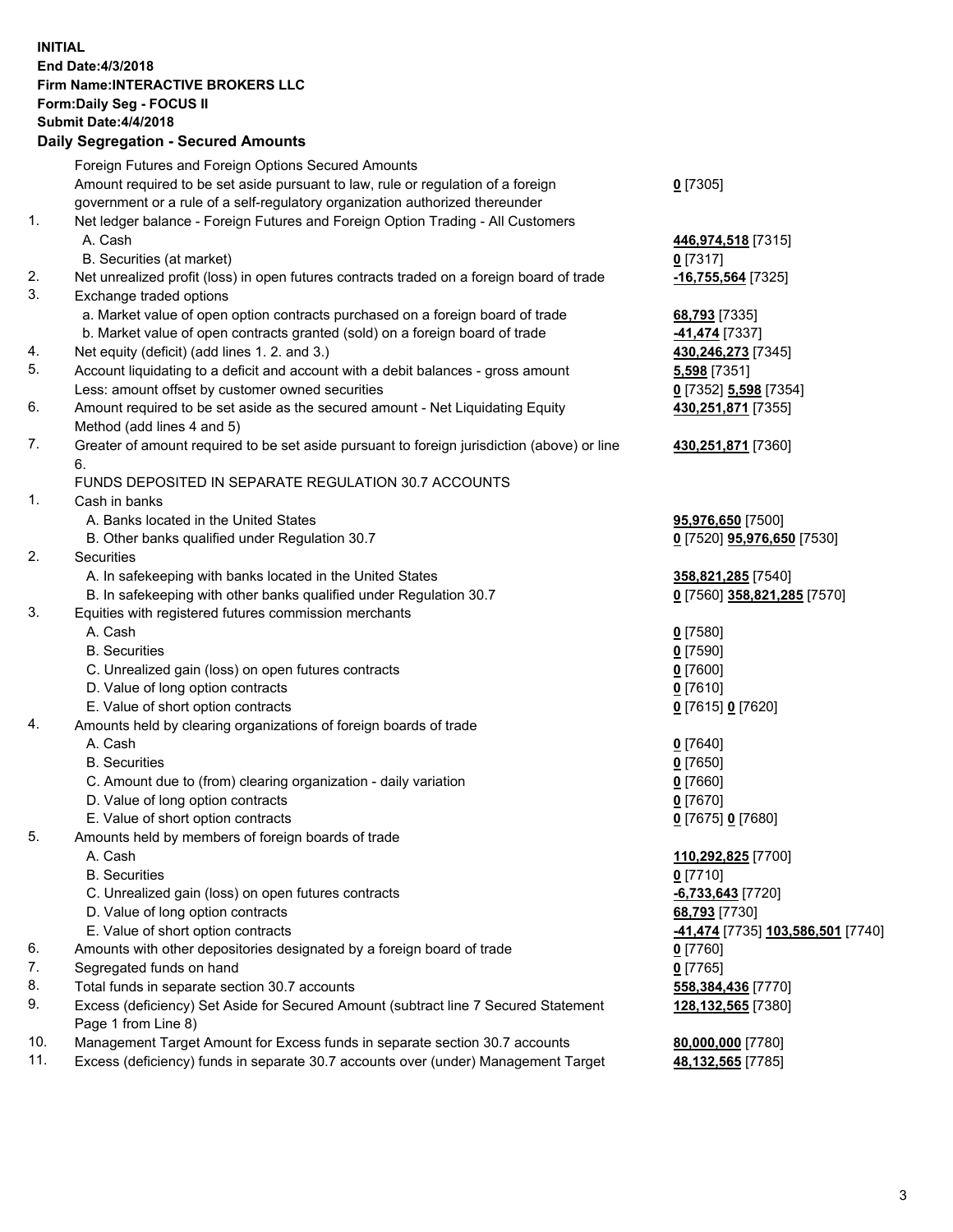**INITIAL End Date:4/3/2018 Firm Name:INTERACTIVE BROKERS LLC Form:Daily Seg - FOCUS II Submit Date:4/4/2018 Daily Segregation - Segregation Statement** SEGREGATION REQUIREMENTS(Section 4d(2) of the CEAct) 1. Net ledger balance A. Cash **4,172,518,820** [7010] B. Securities (at market) **0** [7020] 2. Net unrealized profit (loss) in open futures contracts traded on a contract market **41,060,650** [7030] 3. Exchange traded options A. Add market value of open option contracts purchased on a contract market **234,140,448** [7032] B. Deduct market value of open option contracts granted (sold) on a contract market **-281,407,501** [7033] 4. Net equity (deficit) (add lines 1, 2 and 3) **4,166,312,417** [7040] 5. Accounts liquidating to a deficit and accounts with debit balances - gross amount **315,456** [7045] Less: amount offset by customer securities **0** [7047] **315,456** [7050] 6. Amount required to be segregated (add lines 4 and 5) **4,166,627,873** [7060] FUNDS IN SEGREGATED ACCOUNTS 7. Deposited in segregated funds bank accounts A. Cash **516,071,449** [7070] B. Securities representing investments of customers' funds (at market) **2,777,923,350** [7080] C. Securities held for particular customers or option customers in lieu of cash (at market) **0** [7090] 8. Margins on deposit with derivatives clearing organizations of contract markets A. Cash **21,155,465** [7100] B. Securities representing investments of customers' funds (at market) **1,167,902,622** [7110] C. Securities held for particular customers or option customers in lieu of cash (at market) **0** [7120] 9. Net settlement from (to) derivatives clearing organizations of contract markets **-9,683,119** [7130] 10. Exchange traded options A. Value of open long option contracts **233,920,934** [7132] B. Value of open short option contracts **-281,371,711** [7133] 11. Net equities with other FCMs A. Net liquidating equity **0** [7140] B. Securities representing investments of customers' funds (at market) **0** [7160] C. Securities held for particular customers or option customers in lieu of cash (at market) **0** [7170] 12. Segregated funds on hand **0** [7150] 13. Total amount in segregation (add lines 7 through 12) **4,425,918,990** [7180] 14. Excess (deficiency) funds in segregation (subtract line 6 from line 13) **259,291,117** [7190] 15. Management Target Amount for Excess funds in segregation **155,000,000** [7194] 16. Excess (deficiency) funds in segregation over (under) Management Target Amount **104,291,117** [7198]

Excess